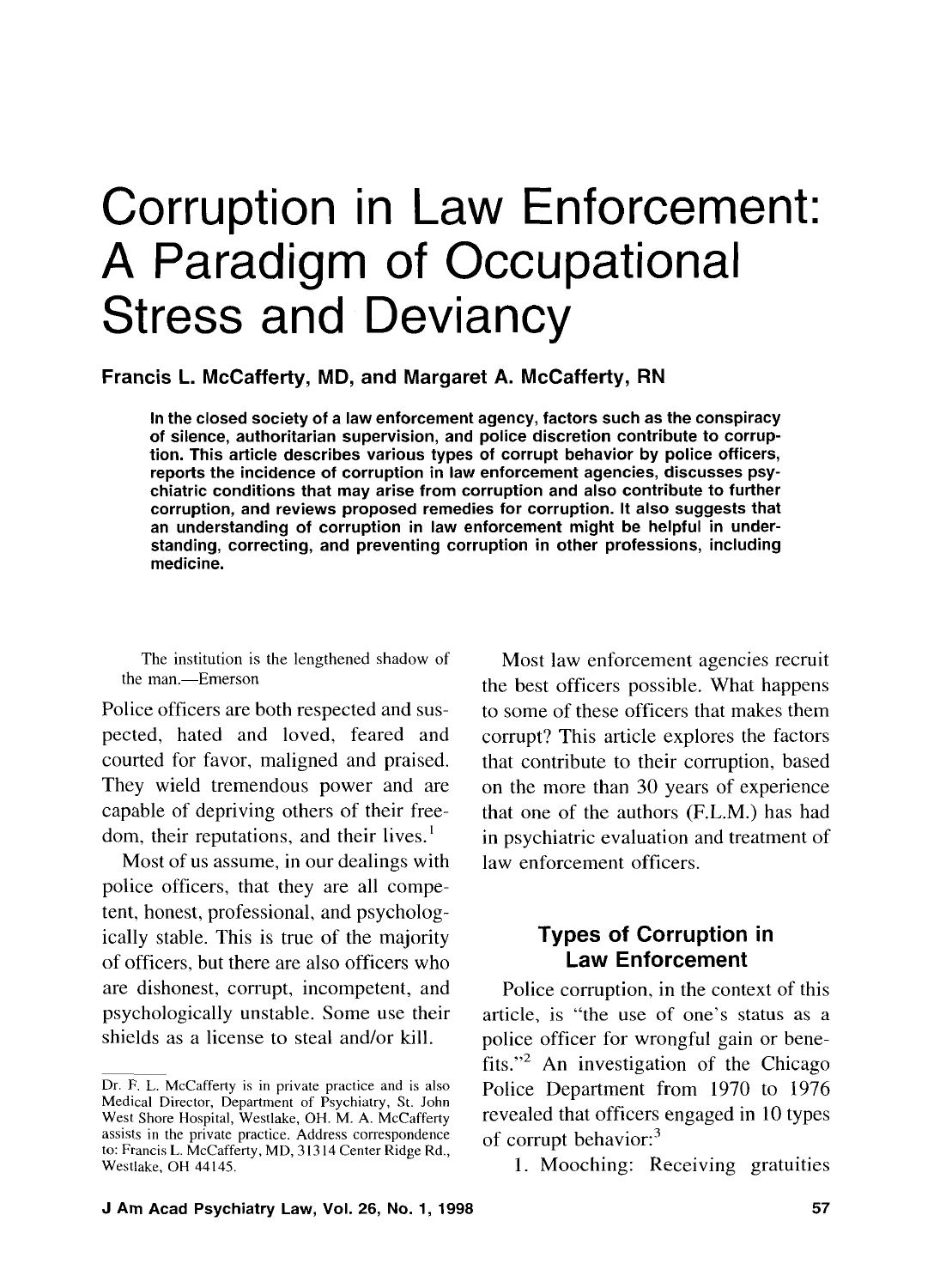(such as free meals), sometimes in return for favoritism;

- 2. Chiseling: Demanding free or discounted admission to sporting events or other events not connected with police duties;
- 3. Favoritism: Granting immunity from police action to certain citizens or peers, such as "fixing" parking or traffic violations;
- 4. Prejudice: Treating certain groups differently, particularly minority groups, because their influence within the political structure is not likely to cause trouble for the officer;
- *5.* Shopping: Stealing small items from a store on one's beat when the door is accidentally left unlocked during nonbusiness hours;
- 6. Extortion: Demanding a cash payment and promising that in return, the person making the payment will be protected from police action;
- 7. Accepting bribes: Accepting an unsolicited cash payment, as from a bar owner or a person who wishes to avoid prosecution;
- 8. Shakedown: Stealing expensive items for personal use, as from a crime scene, and attributing their loss to criminal activity;
- 9. Perjury: Lying to protect a fellow officer or oneself, in a court of law or during an Internal Affairs Division investigation;
- 10. Premeditated theft: Carrying out a planned burglary.
- Dr. Edward Shev, a veteran psychia-

trist for the Sausalito (California) Police Department, has his own classification:

[Clops are routinely subjected to temptations that I call the three B's-booze, broads and bribes (and today—drugs). That is, the pressure of the job may lead to their drinking while on duty (perhaps accepting free drinks at bars or restaurants on their beats); many police, in the line of duty, have daily contact with persons who work to become sexually involved with them; and any number of persons would be willing to bribe a cop to have him ignore some offense or criminal activity. For many, these temptations become harder to resist as time goes by; middle-aged officers seem especially vulnerable in this regard.<sup>4</sup>

Some of the many other types of corrupt behavior that police officers engage in are carrying unauthorized weapons; taking property from recovered stolen cars; keeping guns, knives, and drugs that are confiscated from suspects; having sex with informants in vice and narcotics investigations; selling confidential information to lawyers and insurance companies; going to movies, sleeping, and doing personal chores while on duty; using deceptive means in interrogation of subjects; collecting "kickbacks" from lawyers for drunk driving arrests or auto accident investigations; and assault (personal communication). The videotaped beating of Rodney King by Los Angeles police officers was an unusually high-profile example of assault, but there is evidence that corruption and brutality may be linked. A 1994 study in the New York City Police Department found that corruption-prone officers were more than five times more likely than other officers to have had five or more complaints filed against them about the use of unnecessary force. $5$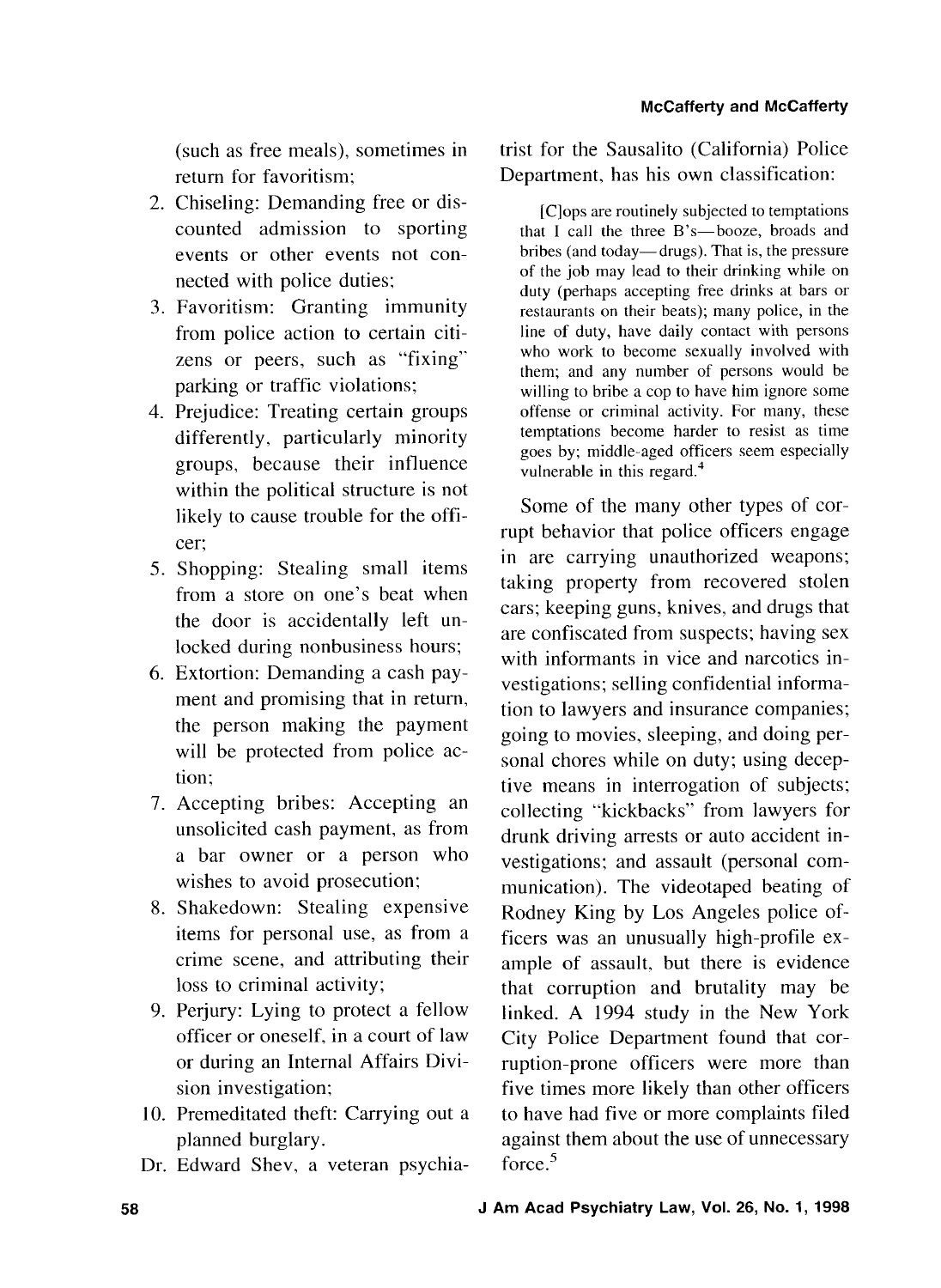Some female police officers have experienced chronic sexual harassment inside station houses, everything from male officers making sophomoric (and threatening) jokes to grabbing their crotches and breasts.<sup>6</sup> Some of this behavior is criminal assault.

Little has been written about corruption among female police officers, but there is evidence that they are prone to the same types of corruption as male officers. One example is the arrest and conviction of a female officer in the New Orleans police department for three counts of first-degree murder. One of the victims was a fellow officer who had been her work partner. This officer was also suspected of shakedowns and robberies of smalltime criminals and of setting up innocent people to take the responsibility for the crimes she committed. $<sup>7</sup>$ </sup>

# **Incidence of Corruption in Law Enforcement**

If such activities as free meals are excluded, a significant number of police officers do not engage in any corrupt activities. But with extremely rare exceptions, even those who do not engage in corrupt activities are indirectly involved because they do not report what they know or suspect.<sup>8</sup> In some large urban departments, even the reported extent of corruption is staggering.

A 1972 study revealed that one of every three police officers in Chicago was found to be guilty of a criminal act, one of four in Boston, and one of five in Washington, DC. Their crimes included assault. theft, shakedown, extortion, and accepting bribes4 *The Knapp Commission* 

*Report on Police Corruption,* published in 1973, charged that as many as half of all officers in the New York Police Department were corrupt.<sup>8</sup> According to a 1994 report, 100 of 1,046 Miami police officers had been, or currently were being, investigated on corruption-related matters, and officials predicted that as many as 200 additional officers might eventually be investigated. $9$  In New Orleans in 1995, the local U.S. district attorney and several watchdog groups estimated that between 10 and 15 percent of the 1,500-officer police department was corrupt.<sup>10</sup>

It is obviously difficult to get accurate statistics. Law enforcement agencies are reluctant to reveal serious corruption, and some actively conceal it. For example, in one year the Internal Affairs Division of the New York Police Department classified approximately 1,500 corruption allegations as cases of "law enforcement impersonation."<sup>5</sup> Avoiding headlines becomes more important than eradicating corruption, and institutional cover-ups send the message to police officers that corruption will be tolerated.<sup>5</sup>

# **Corruption in Other Professions**

Law enforcement corruption has parallels in other agencies of government, in industry and labor, and in other professions. $8$ 

In medicine, the business ethics and "bottom line mentality" of managed care are being substituted for medical ethics and the noble ideals of the Hippocratic Oath. Doctors are now expected to maintain high-quality care with a shrinking level of reimbursement, and the pressure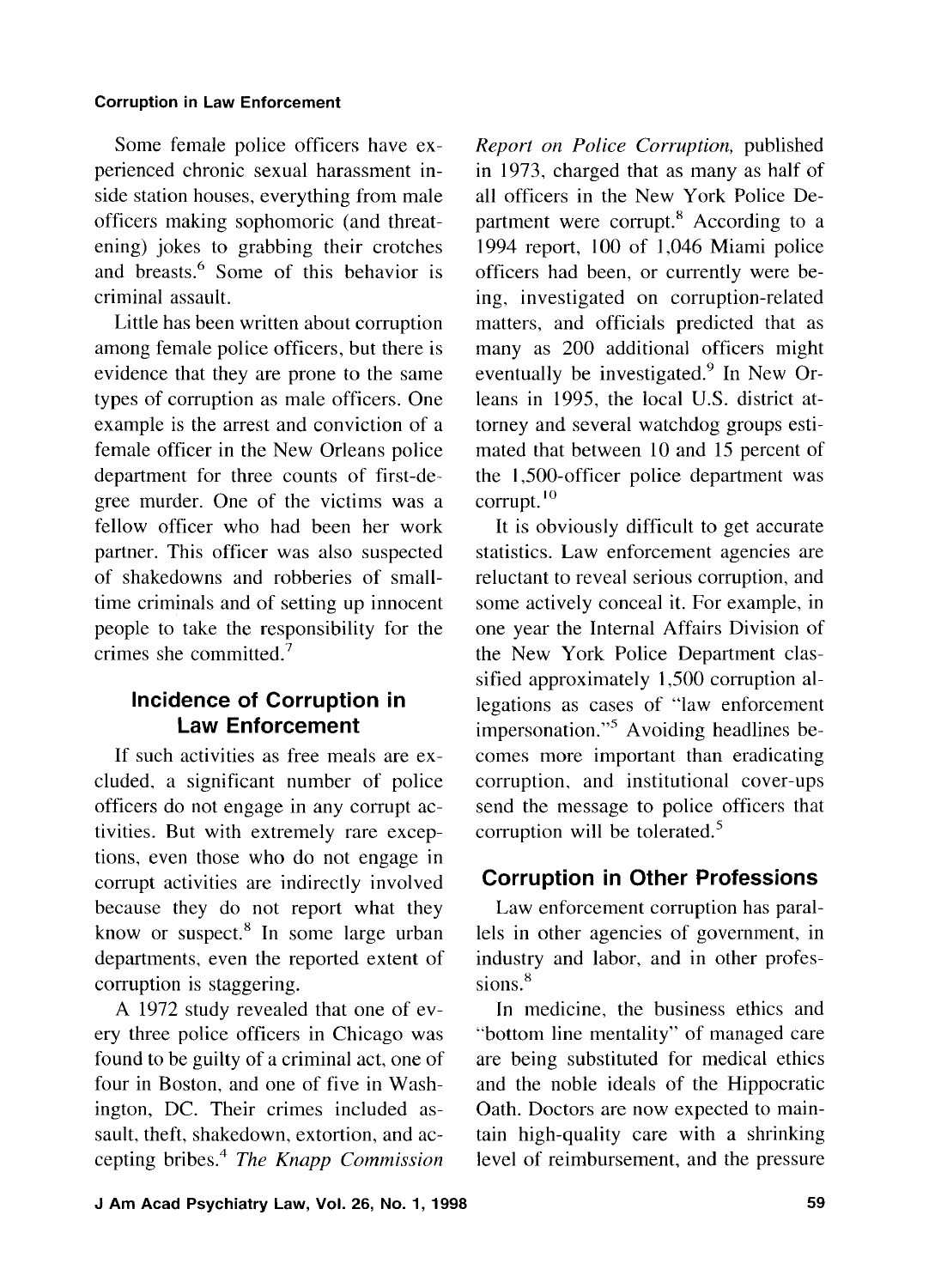to cut corners is tremendous. The Oslerian tradition. which tolerates no interference in the physician-patient relationship, is being subverted as physicians work to please the managed care organization rather than the patient.

In law, increased competition is forcing some attorneys to overbill, lie to clients, mingle practice and personal funds, and so on. Additionally, the promise of large verdicts and press coverage lures some attorneys to engage in unlawful solicitation of accident victims. The intensity of the anger that attorneys face from clients and other attorneys, the corruption that they encounter, and the stress of practice are other reasons that attorneys may abandon personal integrity.

Knowledge of the factors that contribute to corruption in law enforcement will be helpful in understanding. correcting, and preventing corruption in other professions including medicine and law. These factors include the conspiracy of silence, authoritarian supervision, and professional discretion.

### **Contributors to Corruption**

*Conspiracy of Silence* The conspiracy of silence is not limited to law enforcement. It is also present in religion, medicine, law, business, and government, where it is felt that "outsiders don't understand." In a law enforcement agency, the conspiracy of silence is based on a "code" that defines the acceptable standards of practice. Where practices exist that in a citizen's view are "corrupt," but in a police officer's view are within the code, the conspiracy of silence sanctions and strengthens their continuance. $3$  Officers lie for each other, and if someone "rats out," he or she can be "ratted out." Such a system tends to nullify the internal investigative apparatus of a law enforcement agency.

An intense group loyalty develops among police officers, and this contributes to the conspiracy of silence. Group loyalty often overcomes an officer's sworn oath and duty. It makes allegiance to fellow officers, even corrupt ones. more important than allegiance to the ideals of the law enforcement agency and the community. The conspiracy of silence is strongest where corruption is most frequent. Officers who report law enforcement misconduct are ostracized, harassed, called "rats" and "finks," become targets of complaints and even physical threats and attacks, and are made to feel that they will be abandoned on the streets in a time of crisis.'

*Authoritarian Supervision* In a law enforcement agency, discipline is frequently maintained by "a tyranny of proceduralism that ensures absolute compliance with agency rules of operation. Regulations, for all practical purposes, are effectively used to silence the nonconformists who dare to deviate from the administrative lines."<sup>11</sup> It becomes impossible to be a police officer without violating some procedure or regulation, and under an authoritarian supervisor, the violation can be used to intimidate, control, or punish the officer. This can lead to attrition of officers who are honest or who do not support authoritarian supervisors.

Police officers who are frustrated and resentful over the lack of respect shown to them may use corruption as a means of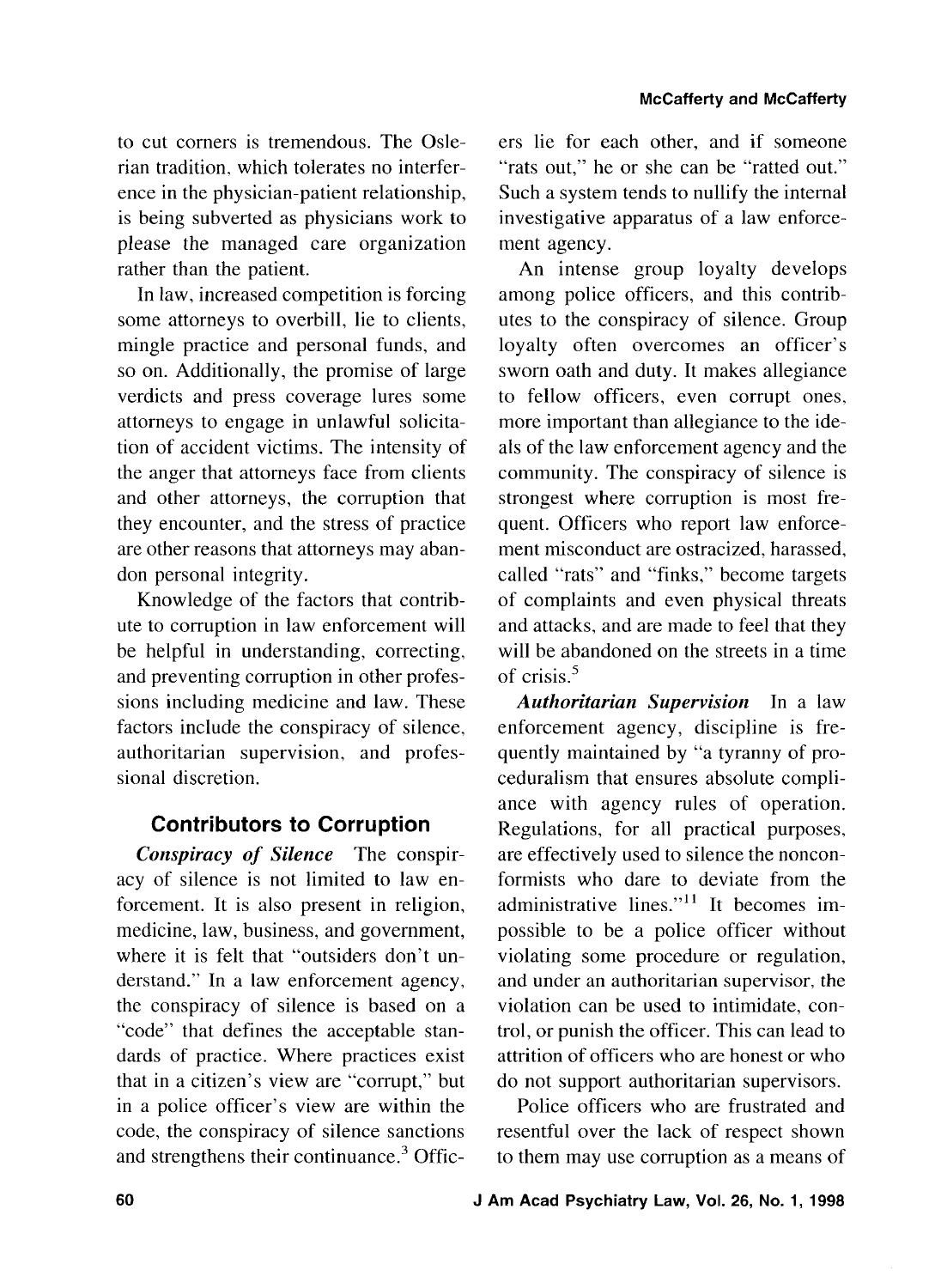"getting back" at their superiors. Or, they themselves may act in an overly authoritarian way on the streets where they feel free to express their feelings without fear of retaliation. As job dissatisfaction increases, there is an increased tendency for officers to act out against citizens on the basis of race or national origin. $11$ 

*Police Discretion* No set of regulations can address every possible circumstance, so police officers are given discretion to decide which laws will be enforced, as well as when, where, and how.<sup>12</sup> Officers decide whether or not to arrest, use deadly force, prosecute, permit participation in plea bargaining, impose punishment, and treat citizens fairly.<sup>11</sup> Therefore, individual and institutional ethics become critical.

For example, when a police officer goes into court, the slightest spin of his testimony can make or break a case. How he reacts to a suspect running from the scene of a crime might mean the difference between that person's life or death.<sup>3</sup> The officer can influence a jury to convict an innocent person, acquit a guilty person. or in the extreme, permit someone to get away with murder.

A more subtle form of discretion is provision or nonprovision of services by a police officer. For example, in community policing an officer performs many services unrelated to law enforcement, ranging from managing domestic disputes to helping store owners. Officers frequently find themselves in situations where they could extort money, goods, or favors in return for performing or not performing a service. The possibilities for harassment and street justice are limited only by the level of integrity and the imagination of the officer.

## **Psychiatric Conditions that May Develop in Police Officers**

The stress that police officers encounter is extraordinary. Symptoms of personality disorder may be secondary to overwhelming stress and an individual's attempts to cope with that stress.

*Borderline Personality Disorder*  This symptomatology, in particular, is often an adaptation to stress. Police officers may exhibit a pattern of irrational and intense relationships, alternating between over-idealization of fellow officers and devaluation of citizens; self-damaging impulsiveness (e.g., in overspending, promiscuous sexual activity, substance abuse, and theft); affective instability; inappropriately intense anger or lack of control; suicide threats; persistent identity disturbance (e.g., in self-image, long-term goals, types of friends, and preferred values); and a chronic feeling of emptiness, that was not present prior to the stress of police work. $^{13}$ 

*Narcissistic Personality Disorder*  As outlined in the DSM-IV,  $^{14}$  narcissistic personality disorder is characterized by lack of empathy, exploitation of others, arrogance, a sense of entitlement, and a belief that one has special powers or abilities.

*Antisocial Personality* This describes people who lack a conscience and have no sense of right and wrong. They are often very shrewd. Police officers with this personality type may steal whatever they can from an unreported robbery scene or race to be first to a robbery scene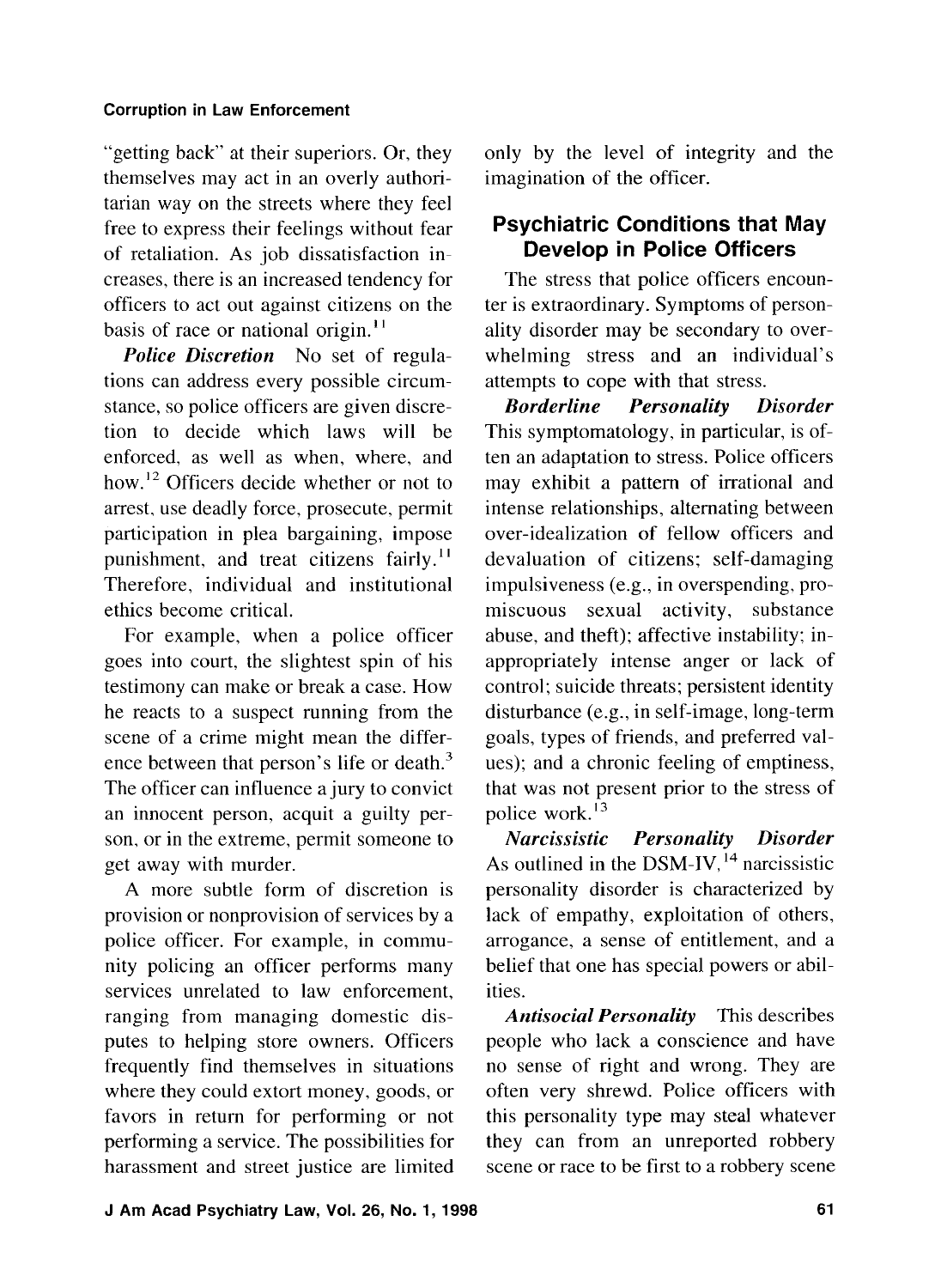so they can steal what is available. Such officers must be "weeded out" by police academy instructors and field training officers, as well as by means of psychological testing and background investigations. $^{12}$ 

*Passive-Dependent or Inadequate Personality* This describes the so-called "grass eaters," who cannot trust themselves under any pressure from peers or in situations of great temptation. These individuals rationalize that their behavior is acceptable "because others do it." <sup>12</sup>

*Treatable Personalities* These individuals conform, but they resent their conformity, as they see others getting away with dishonest activities. They function in a state of tension between their conscience and what they would like to get away with. Police officers who fit this description can be helped by leaders who support them and encourage them to perform their duties well.<sup>12</sup>

This lessening of stress would help to prevent the increased incidence of suicide and early retirement among police officers and their attempts to go off duty on disability.

## **Remedies for Corruption in Law Enforcement**

*Trained Leaders of Integrity* The most important factor for prevention of corruption in a law enforcement agency, besides the personal integrity of individual officers, is a leader who is mature, seasoned, stable, and has personal integrity and a strong personal ethic. The leader needs to be under civil service protection or protected in some other way from the whims of politicians, free from the fear of being fired or neutralized if he or she does not yield to their wishes.

Ideally, the leader should be an attorney, able to understand and deal with the more subtle areas of possible corruption in law enforcement. Policing has become much more complex and difficult than in the past, and police officers need to know the legal implications of what they do. A police chief has to instruct the lieutenants and captains as to how to handle situations, and there is rarely an attorney readily available to help him or her make these decisions.

It is not advisable for a police officer who has "come up through the ranks" to become the leader of a law enforcement agency. Unless there is great confidence that the agency is free from corruption, the promotion of an insider will tend to perpetuate the problems. Likewise, the leader of a law enforcement agency should not name his or her successor. and it is not good policy for an acting leader to be appointed leader.

In its 1973 report on the New York Police Department, the Knapp Commission suggested forming a National Police Academy.<sup>8</sup> Police officers who had a college degree, police academy training, and at least one year of work experience would complete a one- or two-year master's degree program. The program would be designed to instill professionalism and the knowledge, awareness, and ability to combat corruption. These officers would assume leadership roles in law enforcement agencies with the assistance of grants from the federal government. A variation of this idea was the suggestion for a program similar to an officers' can-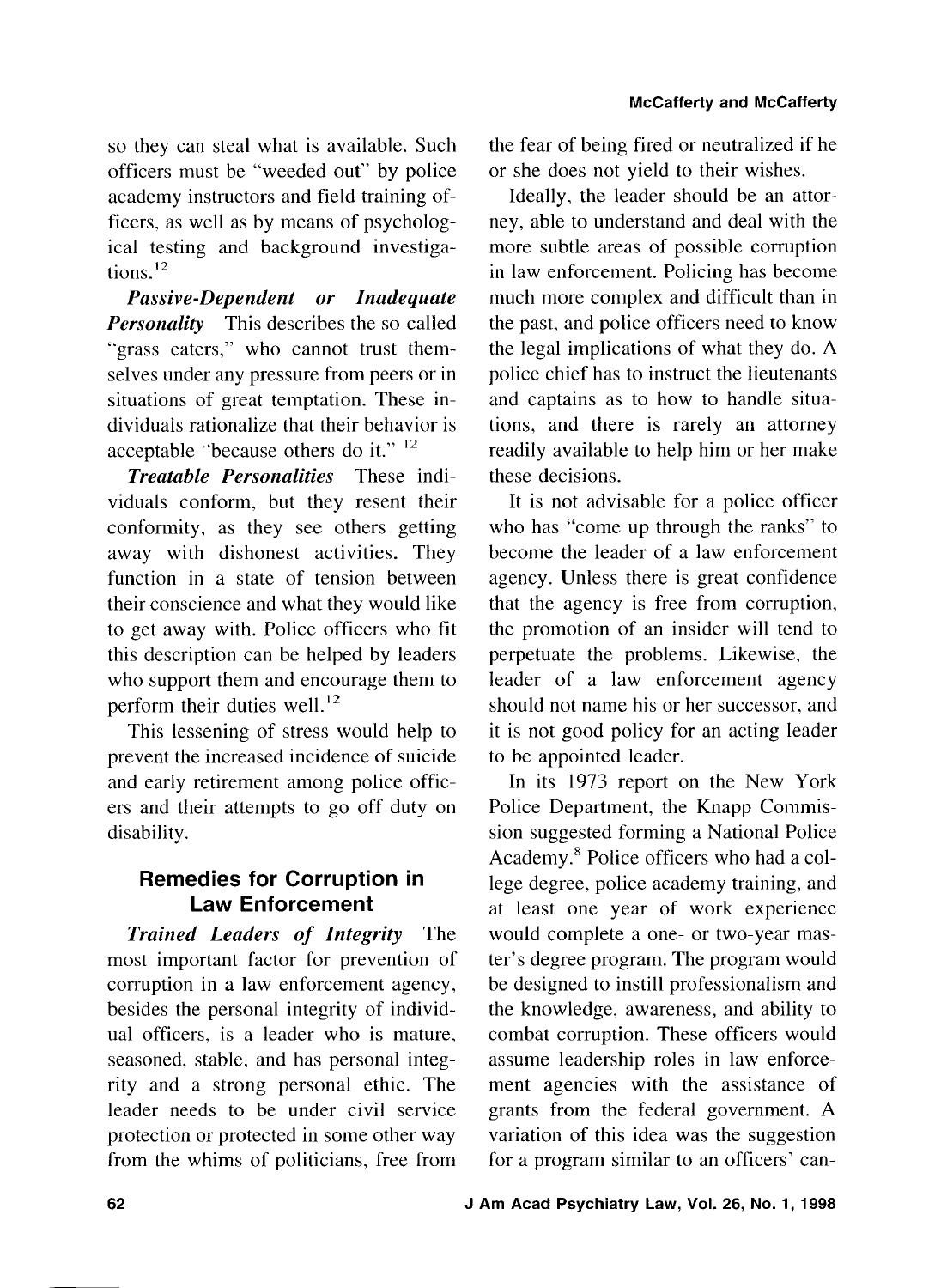didate school that could be accomplished on a part-time basis.<sup>8</sup>

*Better Hiring* The evaluation of law enforcement candidates should be based on psychological test data, a full social service history, a clinical interview, a personal history, and polygraph screening. "Red flags" include drug abuse, alcohol abuse, or trauma that might have caused brain damage, disinhibition, or erosion of one's ethical sense; juvenile delinquency; conflicts with authority; misconduct or poor relationships in former jobs; financial problems; and a criminal record.' The latter point seems obvious, but in the 1994 study of the New York Police Department, it was found that 24 percent of the officers dismissed or suspended had a prior criminal arrest record. $5$ 

Psychological evaluations need to be done by a fully qualified psychiatrist or psychologist. These evaluators should be knowledgeable about law enforcement work and the demands it makes on a person, and they should undergo a background investigation. $<sup>2</sup>$  Two of the vital</sup> factors in the psychological evaluation of a prospective police officer are family history (e.g., family history of criminal activity) and how candidates handle their anger and aggression.

*Better Pay* When a law enforcement officer's pay is low, and the risks and occupational stresses are high, law enforcement officers will be more vulnerable to corruption because of their need for money. The demands of the job mandate that the law enforcement officer should be intelligent, mature, and ethical. Law enforcement officers should be paid adequately to encourage high quality applicants.

*Longer Probation* Law enforcement agencies typically require probation periods of one year for new officers. A longer period, 18 months to two years, would be more helpful in uncovering problem officers.

*Better Supervision* Leaders of law enforcement agencies must make supervisors aware of behavior that indicates possible corruption. Officers who are engaged in corrupt activities may abuse sick leave, be tardy. fail to meet commitments such as court appearances, be unable to speak clearly or coherently (suggesting abuse of alcohol or other drugs). and make implausible excuses for suspicious and/or unusual actions.

Leaders must also find ways to ensure that supervisors intervene. Sometimes supervisors who are aware of corrupt behavior ignore the signs because of friendship with the officer, because the officer is considered to be outstanding, or because allegations of corruption could threaten the supervisor's career. It is difficult to be promoted when there are scandals involving the officers under one's supervision. Another problem is that when some officers are promoted to supervisory positions, they become so lazy that they are essentially semi-retired. Such a supervisor may "look the other way" rather than go to the trouble of reporting a subordinate officer and filling out the many required reports.

*More Attention to the Code of Ethics*  The Law Enforcement Code of Ethics, adopted by the International Association of Chiefs of Police in 1989.15 should be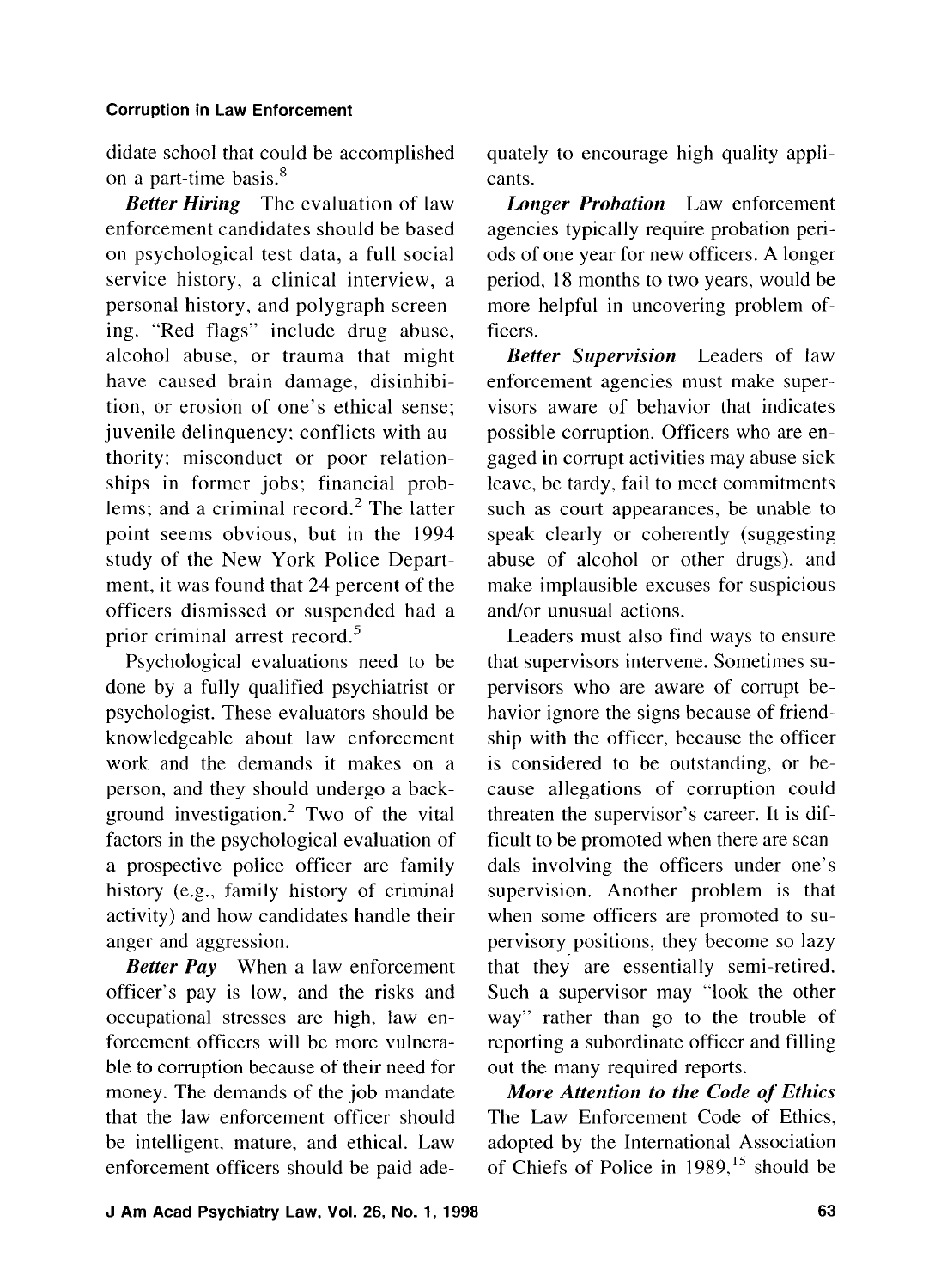prominently displayed in each law enforcement station. Each officer should have to sign off on the Code every six months, to help the officer develop a mind-set of integrity.

*Regular Reevaluation of Officers*  After every five years of service, all police officers should be reevaluated for psychological stability and undergo another background investigation. This investigation should include a comparison of the officer's present standard of living to his or her standard of living at the time of admission to the law enforcement agency (taking into consideration legitimate alternate sources of income). Photographs of officers should be taken every five years, with copies maintained in both the personnel department and in the Intemal Affairs Division (for ready identification of officers accepting bribes, etc.).

Officers should be monitored even more frequently if they work in areas of law enforcement with high potential for corruption: drug enforcement units, undercover operations, vice, and handling and storage of evidence in property rooms.

*Better Evaluation of Complaints*  Citizens and peers who register complaints about police officers must be guaranteed confidentiality. All complaints should be investigated thoroughly, even if the officer in question resigns. Resignations "for the good of the agency" should be evaluated. There should be no anonymous "heads up" calls from the Internal Affairs Division, warning a suspected officer of an investigation. If corrupt practices are identified, the investigating officers should evaluate whether the

supervising officers did not adequately supervise, or whether they were involved in the corruption.

Officers in an Internal Affairs Division can determine whether a criminal case is made, prematurely closed, or concealed, working either by themselves, on orders, or through collusion with their supervisors. Therefore, there should be a permanent, independent monitor of each law enforcement agency, and the monitoring body should have subpoena power. access to records, and the ability to administer oaths.<sup>5</sup>

*Better Discipline* Discipline should be consistent, impartial, immediate, and definitive. Officers who are corrupt must be dismissed from the agency. Leaders of law enforcement agencies must find ways to defeat the obstacles to discipline and dismissal, including the conspiracy of silence, peer pressure, and civil service rules.

### **The Future of Law Enforcement**

The criminal of the future will not necessarily be of the same type as the criminal of today, and there may be different psychological and ethical demands on police officers. In a recent book entitled *Slouching toward Gomorrah,* Robert Bork describes the driving force in American culture as "modem liberalism," dual forces of radical egalitarianism (the equality of outcome rather than opportunities) and radical individualism (the drastic reduction of limits to personal gratification).<sup>16</sup> In his view, these forces originated in the 1960s as a revolt against the entire American culture, and the individuals who advocated this revolt are now